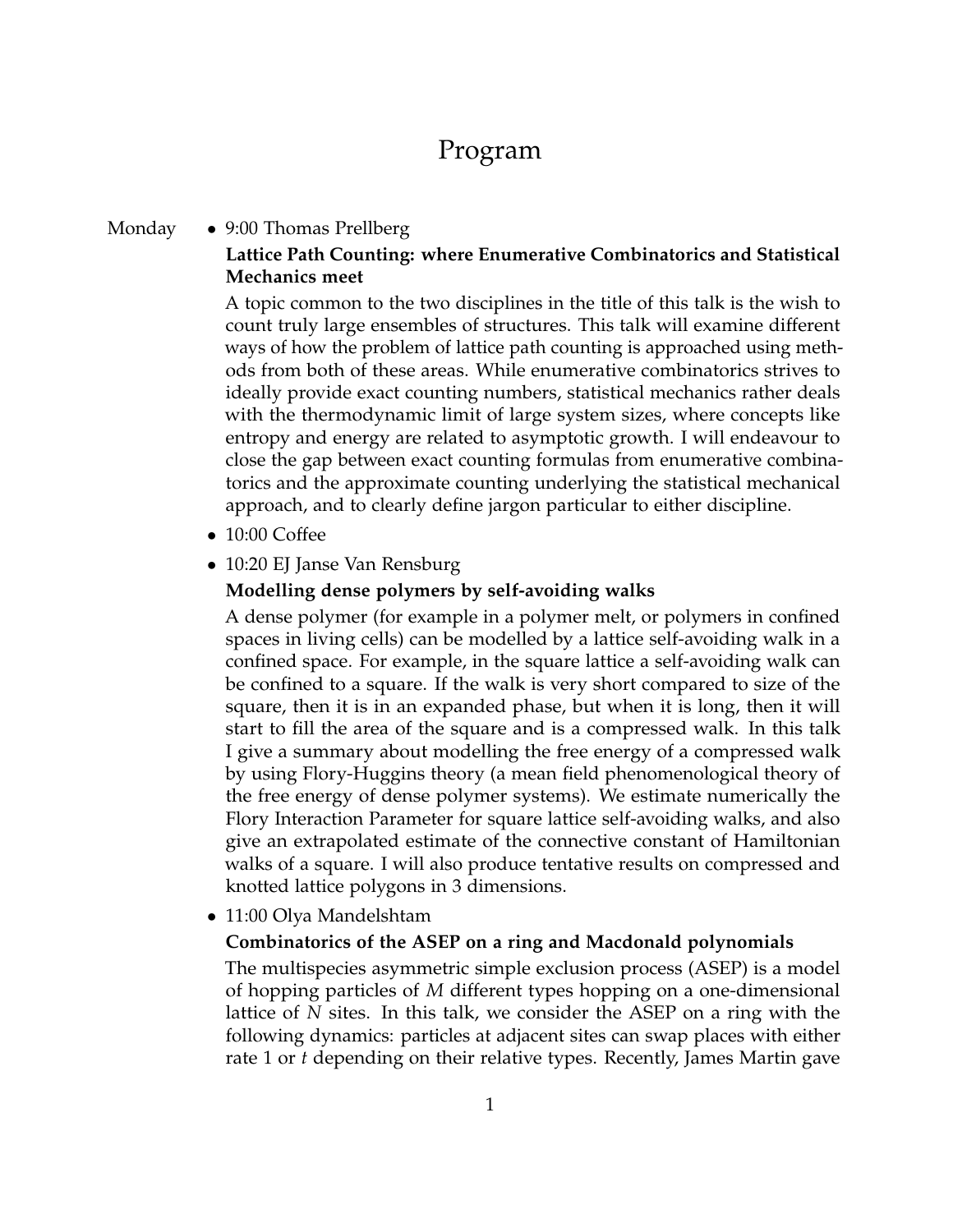a combinatorial formula for the stationary probabilities of the ASEP with generalized *multiline queues*. We will begin by describing the combinatorial methods we use to study the ASEP on a ring.

Furthermore, it turns out that by introducing additional statistics on the multiline queues, we get a new formula for both symmetric Macdonald polynomials *P<sup>λ</sup>* and nonsymmetric Macdonald polynomials *Eλ*, where *λ* is a partition. For the second part of the talk, we will discuss the recent results and remarkable connection with Macdonald polynomials. This talk is based on joint work with Sylvie Corteel (Université Paris-Diderot) and Lauren Williams (Harvard).

- Lunch
- 16:00 Michael Deem

### **Brain Modularity Mediates the Relation between Task Complexity and Performance**

Recent work in cognitive neuroscience has focused on analyzing the brain as a network, rather than as a collection of independent regions. Prior studies taking this approach have found that individual differences in the degree of modularity of the brain network relate to performance on cognitive tasks. However, inconsistent results concerning the direction of this relationship have been obtained, with some tasks showing better performance as modularity increases and other tasks showing worse performance. Our recent theoretical model suggests that these inconsistencies may be explained on the grounds that high-modularity networks favor performance on simple tasks whereas low-modularity networks favor performance on more complex tasks. I will review experiments being carried out by collaborators showing a negative correlation between individualsâAZ modularity and their performance on a composite measure combining scores from the complex tasks and a positive correlation with performance on a composite measure combining scores from the simple tasks. I will further present theory showing that a dynamic measure of brain connectivity termed flexibility is predicted to correlate in the opposite way with performance. I will review experiments confirming these predictions and also showing that flexibility plays a greater role in predicting performance on complex tasks requiring cognitive control and executive functioning. The theory and results presented here provide a framework for linking measures of whole-brain organization from network neuroscience to cognitive processing.

• 16:40 László Kozma

#### **Pattern avoidance: algorithmic connections**

• 17:20 Open problem session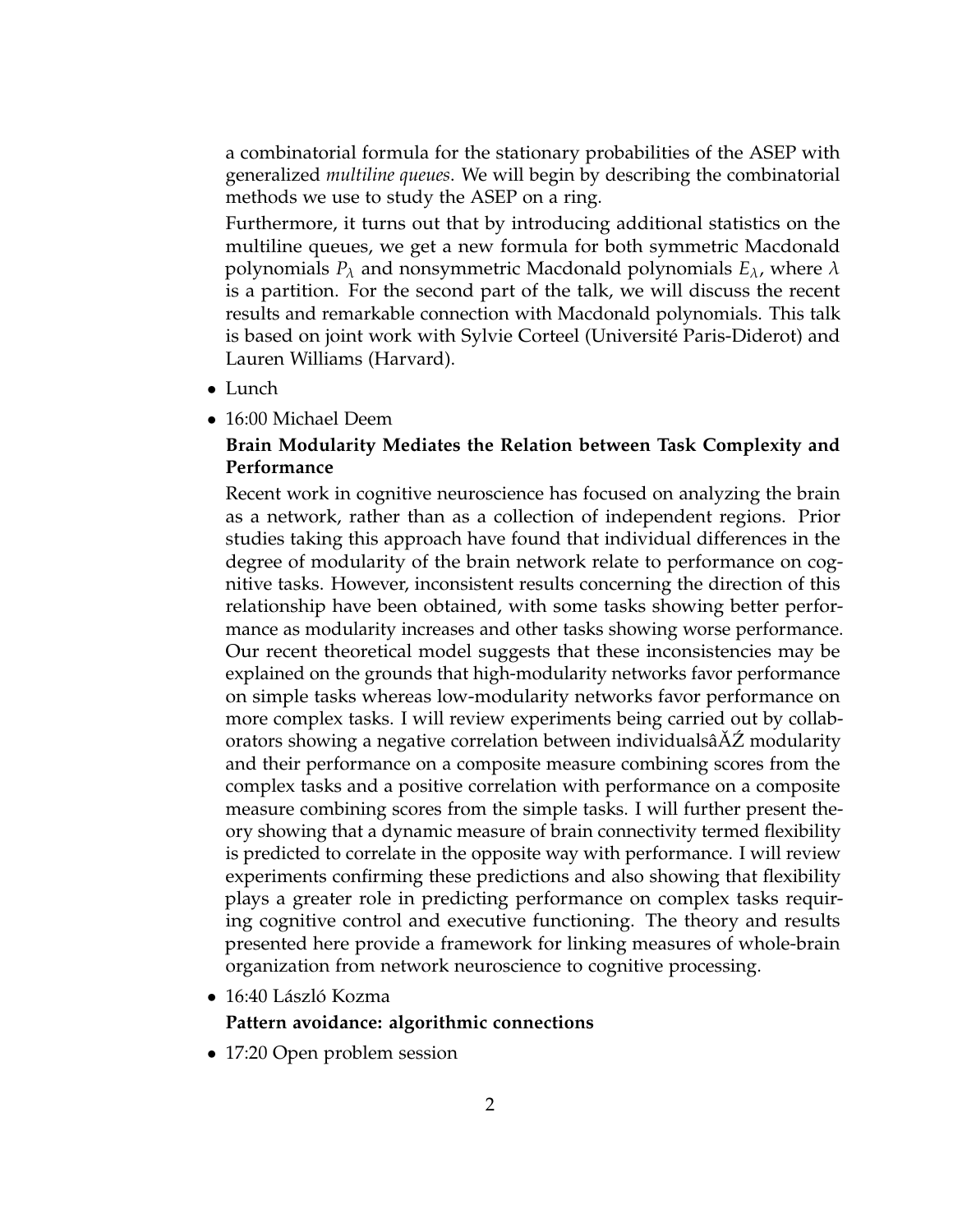#### Tuesday • 9:00 Sergi Elizalde

#### **A Markov-chain model of chromosomal instability**

Genomic instability allows cancer cells to rapidly vary the number of copies of each chromosome (karyotype) through chromosome missegregation events during mitosis, enabling genetic heterogeneity that leads to tumor metastasis and drug resistance. We construct a Markov chain that describes the evolution of the karyotypes of cancer cells. The Markov chain is based on a stochastic model of chromosome missegregation which incorporates the observed fact that individual chromosomes contain proliferative and anti-proliferative genes, leading to cells with varying fitness levels and allowing for Darwinian selection to occur. We analyze the Markov chain mathematically, and we use it to predict the long-term distribution of karyotypes of cancer cells. We then adapt it to study the behavior of tumors under targeted therapy and to model drug resistance. Vincent Vatter

#### **Less appreciated facets of permutation patterns**

The advances of Bevan, Bóna, Fox, Marcus, Tardos, et al. have made the asymptotic analysis of permutation patterns a prominent topic in combinatorics. I will attempt to survey other aspects of this study, hopefully exposing some gaps in the literature that ought to be filled (as opposed to "much-needed gaps in the literature", as the famous phrase goes). In particular, I will emphasize local containment bounds, universal permutations, reconstruction, mesh patterns, and more.

- 10:00 Coffee
- 10:20 David Bevan

#### **The curious behaviour of the total displacement**

The *total displacement* of a permutation  $\sigma = \sigma_1 \dots \sigma_n$  is  $\text{td}(\sigma) = \sum_i |\sigma_i - i|$ . The ratio of the total displacement to the number of inversions,  $R(\sigma)$  =  $\text{td}(\sigma)$ /inv $(\sigma)$ , is known to lie in the half-open interval (1,2) (unless  $\sigma$  is an increasing permutation, with no inversions).

Let  $\pi_{n,m}$  denote a permutation chosen uniformly at random from the set of all *n*-permutations with exactly *m* inversions. In this talk, we consider the behaviour of the expected asymptotic displacement ratio  $R[m] = \lim_{n \to \infty} \mathbb{E}[R(\pi_{n,m})]$ , as  $m = m(n)$  increases from 1 to  $\binom{n}{2}$  $\binom{n}{2}$ .

As long as  $m = o(n)$ ,  $R[m]$  takes the constant value of 2. Then, when *m* ∼ *αn*, *R*|*m*| decreases as *α* increases, from 2 down to 2 log 2 ≈ 1.3863. However, once *m* becomes superlinear in *n*, *R*[*m*] stalls again, at 2 log 2, until  $m = \Theta(n^2)$ . Finally, when  $m \sim \rho(\frac{n}{2})$  $\binom{n}{2}$ ,  $R[m]$  decreases from 2 log 2, taking the value  $\frac{4}{3}$  when  $\rho = \frac{1}{2}$  and finally reaching 1 when  $\rho = 1$ .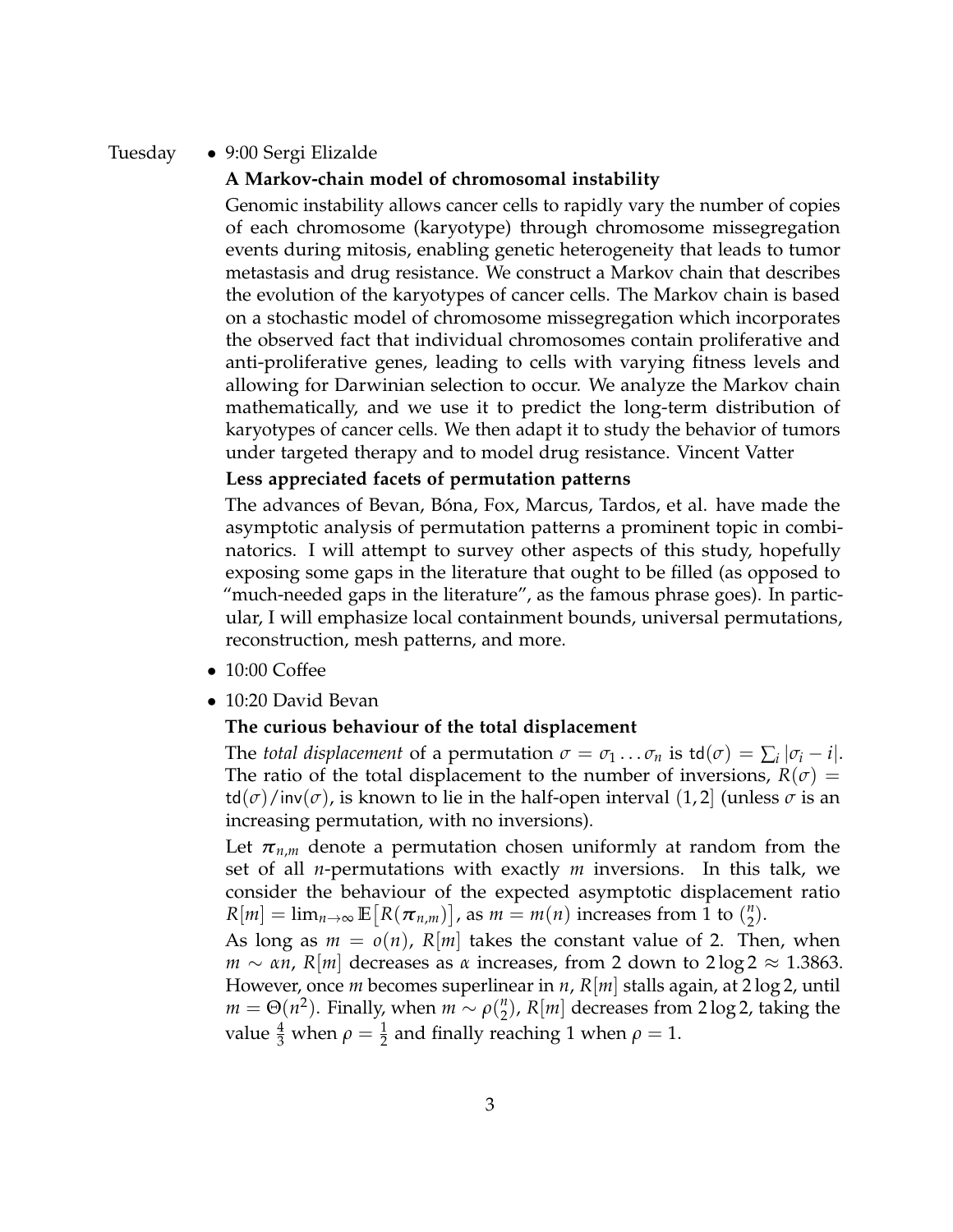We investigate how this curious behaviour can be explained in terms of the different effects that local and global constraints have on  $\pi_{n,m}$ .

• 11:00 Vincent Vatter

### **Less appreciated facets of permutation patterns**

The advances of Bevan, Bóna, Fox, Marcus, Tardos, et al. have made the asymptotic analysis of permutation patterns a prominent topic in combinatorics. I will attempt to survey other aspects of this study, hopefully exposing some gaps in the literature that ought to be filled (as opposed to "much-needed gaps in the literature", as the famous phrase goes). In particular, I will emphasize local containment bounds, universal permutations, reconstruction, mesh patterns, and more.

- Lunch
- 16:00 Christine Heitsch

### **The combinatorics of RNA branching**

Understanding the folding of RNA sequences into three-dimensional structures is one of the fundamental challenges in molecular biology. For example, the branching of an RNA secondary structure is an important molecular characteristic yet difficult to predict correctly. However, results from enumerative, probabilistic, and geometric combinatorics can characterize different types of branching landscapes, yielding insights into RNA structure formation.

• 16:40 Péter Erdős

### **Sampling bipartite degree sequence realizations - the Markov chain approach**

How to analyze real life networks? There are myriads of them and usually experiments cannot be performed directly. Instead, scientists define models, fix parameters and imagine the dynamics of evolution.

Then, they build synthetic networks on this basis (one, several, all) and they want to sample them. However, there are far too many such networks. Therefore, typically, some probabilistic method is used for sampling.

We will survey one such approach, the Markov Chain Monte Carlo method, to sample realizations of given degree sequences. Some new results will be discussed.

#### Wednesday • 9:00 István Miklós

### **Computational complexity of sampling and counting genome rearrangements scenarios**

Most of the counting problems fall into one of the following 3 categories: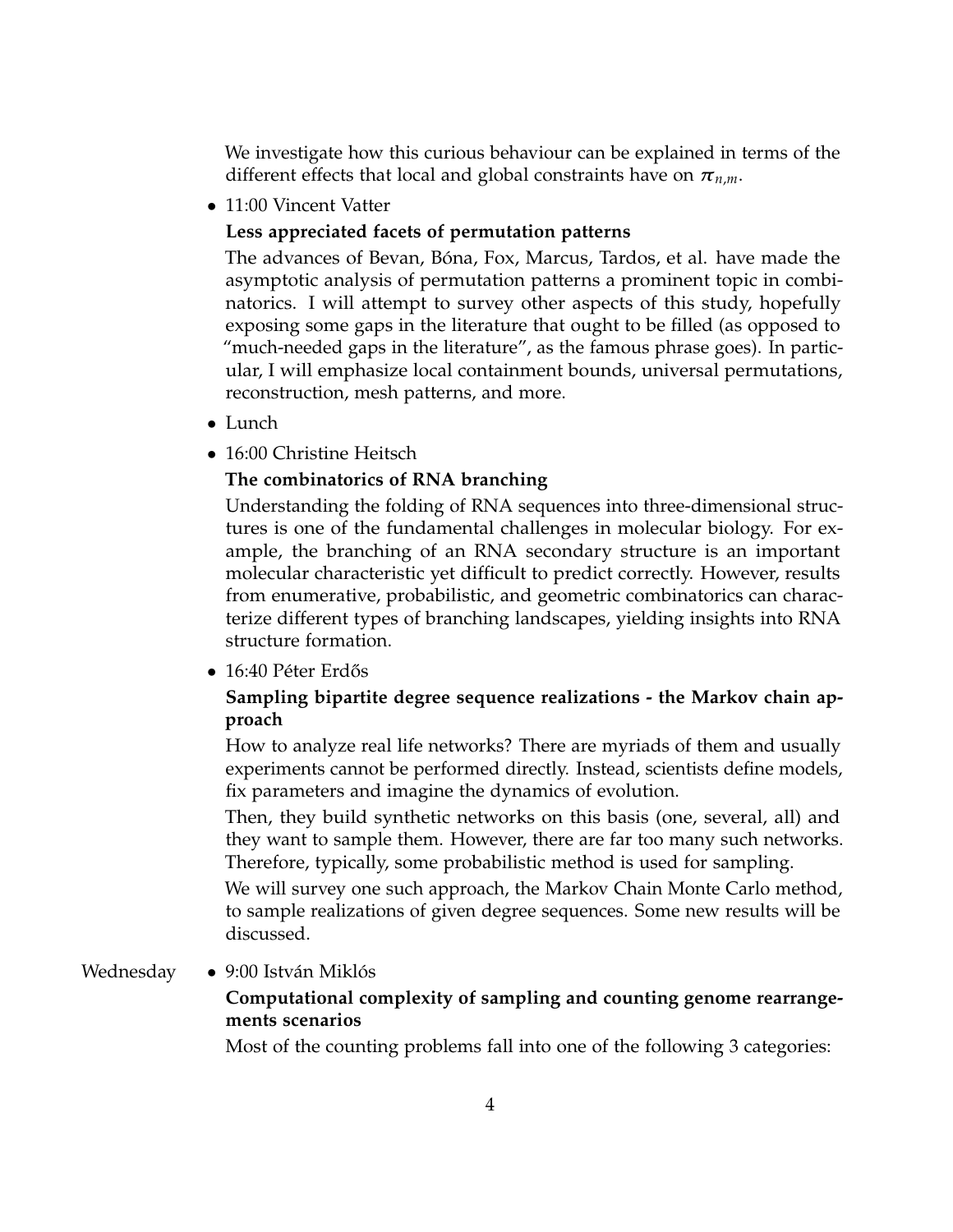- (a) In FP, that is, exactly solvable in polynomial time
- (b) In the intersection of #P-complete and FPRAS, that is, exact polynomial solution does not exists (assuming that  $P \neq NP$ ) but efficient random approximation exists
- (c) In #P-complete and outside of FPRAS, that is, cannot be well approximated even in a stochastic manner (assuming that  $RP \neq NP$ ).

The sampling counterparts usually follow the counting complexity and the there is a perfect uniform sampler, and approximate uniform sampler or any sampler is far from the uniform distribution.

There are several genome rearrangement models (sorting by reversals, SCJ, DCJ, etc.) and several tasks (counting the most parsimonious scenarios between two genomes, computing the number of median genomes, etc.), and for each combination of models and tasks, we are interested in the computational complexity of the so-emerging computational problem. The talk will focus on the recent results and open problems. Connections to enumerative combinatorics, statistical physics and network analysis will also be discussed.

• 9:40 Stéphane Vialette

#### **On Square Permutations**

Given permutations  $\pi$  and  $\sigma_1$  and  $\sigma_2$ , the permutation  $\pi$  is said to be a *shuffle* of  $\sigma_1$  and  $\sigma_2$ , in symbols  $\pi \in \sigma_1 \sqcup \sigma_2$ , if  $\pi$  (viewed as a string) can be formed by interleaving the letters of two strings  $p_1$  and  $p_2$  that are orderisomorphic to  $\sigma_1$  and  $\sigma_2$ , respectively. In case  $\sigma_1 = \sigma_2$ , the permutation *π* is said to be a *square* and  $σ<sub>1</sub> = σ<sub>2</sub>$  is a *square root* of *π*. For example,  $\pi$  = 24317856 is a square as it is a shuffle of the patterns 2175 and 4386 that are both order-isomorphic to  $\sigma = 2143$  as shown in  $\pi = 243^{17}8^{5}6$ . However, *σ* is not the unique square root of *π* since *π* is also a shuffle of patterns 2156 and 4378 that are both order-isomorphic to 2134 as shown in  $\pi = 24317856.$ 

We shall begin by presenting recent results devoted to recognizing square permutations and related concepts with a strong emphasis on constrained oriented matchings in graphs. Then we shall discuss research directions to address square permutation challenges in both combinatorics and algorithmic fields.

- 10:20 Coffee
- 10:40 Jay Pantone

**Sorting Permutations with** *C***-machines**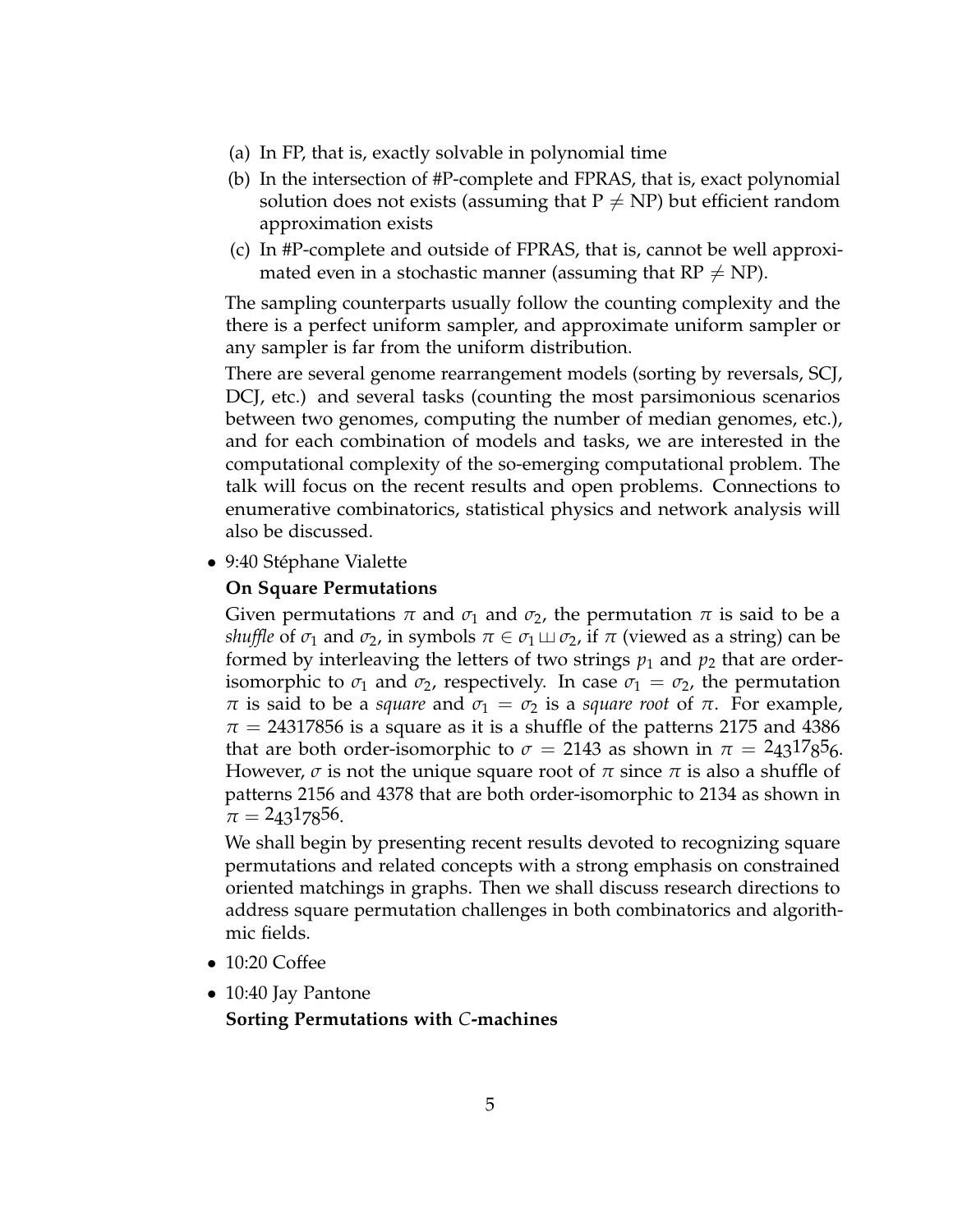• 11:20 Seth Pettie

### **Amortized Analysis of Data Structures via Forbidden 0-1 Matrices**

The amortized performance of a data structure is usually proved by designing and analyzing a "potential function", which is an accounting mechanism for letting faster-than-average operations pay for slower-than-average operations. In this talk I will survey an alternative method for analyzing amortized data structures that models executions by 0-1 matrices and bounds their weight using theorems on the density of such matrices avoiding 0-1 patterns.

- Lunch
- Free afternoon
- Thursday 9:00 Cédric Chauve

### **On the Median and Small Parsimony problems in some genome rearrangement Models**

The main goal of genome rearrangement problems is to compute evolutionary scenarios that can explain the order of genes observed in extant genomes. This naturally leads to questions about the order of genes in ancestral genomes, often of extinct species. If a species phylogeny is given, this problem is known as the Small Parsimony Problem, and in its simplest form, where a single ancestral genome is considered, the Median Problem. In this talk, I will first review several algorithmic results on the Median and Small Parsimony Problems, from initial intractability results to surprising tractability results, and then present some more recent results on the same problems in the context where duplicated genes are considered.

- 10:00 Coffee
- 10:20 Marilia Braga **Family-Free Genomic Distance under DCJ**
- 11:00 Robert Brignall **Permutations and Permutation Graphs**
- Lunch
- 16:00 Heather Smith

### **Complexity of the Single Cut-or-Join Model and Partition Functions**

We survey computational complexity results for the Single Cut-or-Join model for genome rearrangement, a common mode of molecular evolution. Our main result, enumerating the most parsimonious median scenarios is #*P*-complete, follows from a more general result for partition functions. In particular, calculating the partition function of optimal medians of binary